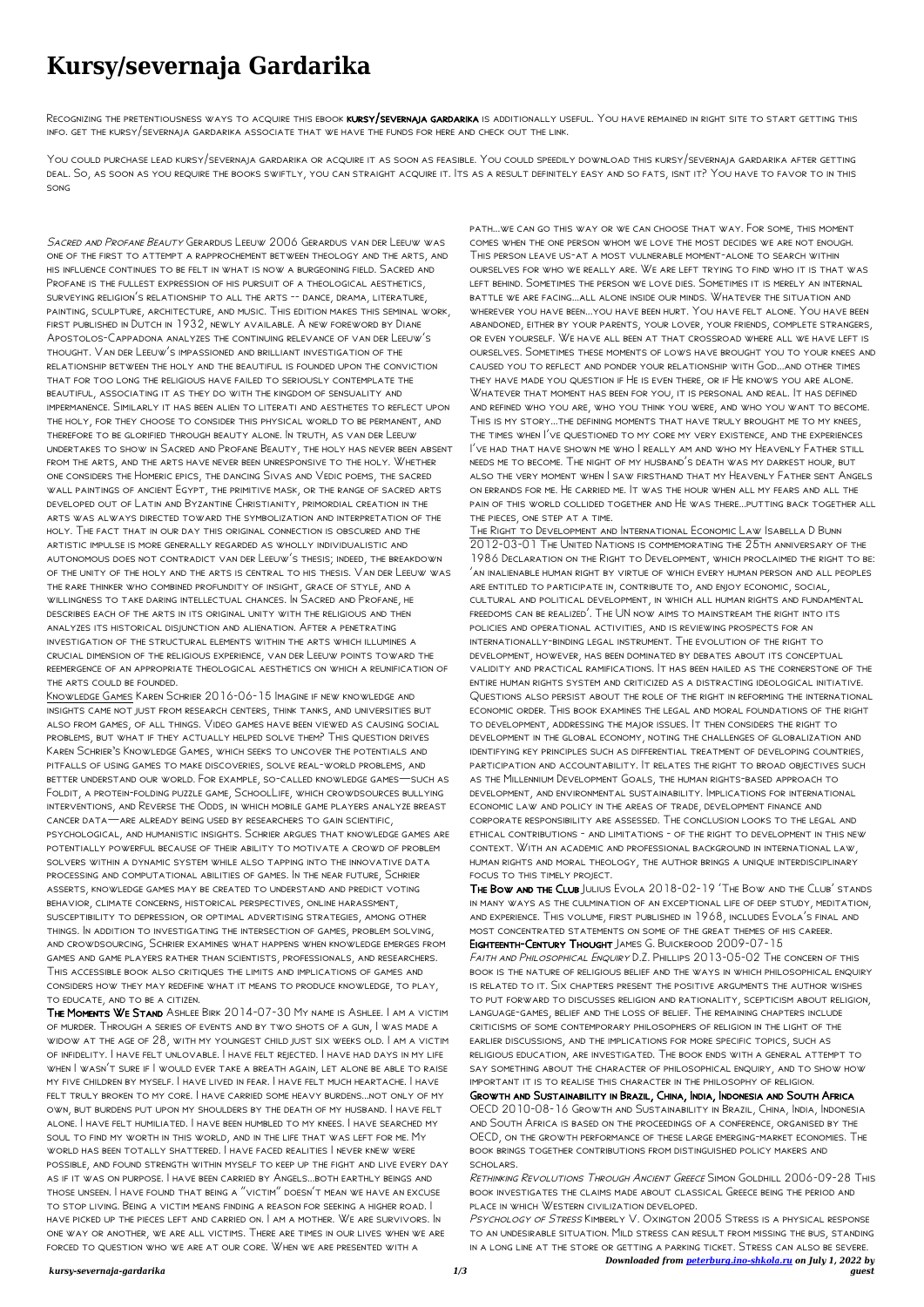Divorce, family problems, an assault, or the death of a loved one, for example, can be devastating. One of the most common sources of both mild and severe stress is work. Stress can be short-term (acute) or long-term (chronic). Acute stress is a reaction to an immediate threat -- either real or perceived. Chronic stress involves situations that aren't short-lived, such as relationship problems, workplace pressures, and financial or health worries. Stress is an unavoidable consequence of life. As Hans Selye (who coined the term as it is currently used) noted, "Without stress, there would be no life". However, just as distress can cause disease, it seems plausible that there are good stresses that promote wellness. Stress is not always necessarily harmful. Winning a race or an election can be just as stressful as losing, or more so, but may trigger very different biological responses. Increased stress results in increased productivity up to a point. This new book deals with the dazzling complexity of this good-bad phenomenon and presents up-to-date research from throughout the WORLD.

SCHOLARS, POLICYMAKERS, AND INTERNATIONAL AFFAIRS ABRAHAM F. LOWENTHAL 2014-11-24 Scholars, Policymakers, and International Affairs shows how to build mutually beneficial connections between the worlds of ideas and action, analysis and policy. Drawing on contributions from top international scholars with policy experience in the United States, Europe, Asia, Canada, and Latin America, as well as senior policymakers throughout the Americas, Abraham F. Lowenthal and Mariano E. Bertucci make the case that scholars can both strengthen their research and contribute to improved policies while protecting academia from the risks of active participation in the policy process. Many scholars believe that policymakers are more interested in processes and outcomes than in understanding causality. Many policymakers believe that scholars are absorbed in abstract and self-referential debates and that they are primarily interested in crafting theories (and impressing other scholars) rather than developing solutions to pressing policy issues. The contributors to this book confront this gap head-on. They do not deny the obstacles to fruitful interaction between scholars and policymakers, but, drawing on their own experience, discuss how these obstacles can be and have been overcome. They present case studies that illustrate how scholars have helped reduce income inequality, promote democratic governance, improve gender equity, target international financial sanctions, manage the Mexico–U.S. border, and enhance inter-American cooperation. These success stories are balanced by studies on why academic analysts have failed to achieve much positive impact on counternarcotics and citizen security policies. The editors' astute conclusion identifies best practices and provides concrete recommendations to government agencies, international institutions, nongovernmental organizations, and funding sources, as well as to senior university officials, academic departments and centers, think tanks, established scholars, junior faculty, and graduate students. Clearly written and thoughtfully organized, this innovative book provides analytic insights and practical wisdom for those who want to understand how to build more effective connections between the worlds of thought and action.

Methodology of History Y. Topolski 2012-12-06 No discipline has been more praised or more criticized than the writing of history. Cioero claimed that history teaches men how to live. Aris totle denied it the very name of science and regwded poetry as the higher wisdom. At various times history has been assigned a command ing or a demeaning statIUs in the hierarchy of sciences. Today one can admire the increasing precision and sophistication of the methods used by historia:ns. On the other hand, Thucydides' History of the PeZo ponesian War still serves as the ideal model of how to reconstruct the historical past. Even those who deny the possibility of an objective reconstruction of the past would themselves likie to be recorded by historians, "objectively" or not. Dislike of history and fear of its verdict are not incompatible with reverence and awe for its practitioners, the historians. So man's attitude to history is ambiguous. The controversy about history continues. Widely differing issues are at stake. Historians themselves, however, are the least engaged in the struggle. Rarely does a historian decide to open the door of his study and join in the melee about the meaning of history. More often he slams it shut and returns to his studies, oblivious of the fact that with the passage of thne the gap between his scientific work and its audience might widen. The historian does not shun the battle, he merely chooses his own battleground.

Juridical Bases of Diplomatic Immunity Montell Ogdon 1936

The Language of Fiction Emar Maier 2021-10-15 This volume brings together new research on fiction from the fields of philosophy and linguistics. Fiction has CULTURAL HERITAGE AND TOURISM FATIH T**P** RKMEN 2021-01-27 THIS BOOK, IN WHICH cultural heritage and tourism issues are evaluated at an academic level, is an indispensable resource for those who will study on culture, cultural heritage and tourism.

long been a topic of interest in philosophy, but recent years have also seen a surge in work on fictional discourse at the intersection between linguistics and philosophy of language. In particular, there has been a growing interest in examining long-standing issues concerning fiction from a perspective that is informed both by philosophy and linguistic theory. Following a detailed introduction by the editors, The Language of Fiction contains 14 chapters by leading scholars in linguistics and philosophy, organized into three parts. Part I, 'Truth, Reference, and Imagination', offers new, interdisciplinary perspectives on some of the central themes from the philosophy of fiction: What is fictional truth? How do fictional names refer? What kind of speech act is involved in telling a fictional story? What is the relation between fiction and imagination? Part II, 'Storytelling', deals with themes originating from the study of narrative: How do we infer a coherent story from a sequence of event descriptions? And how do we interpret the words of impersonal or unreliable narrators? Part III, 'Perspective Shift', focuses on an alleged key characteristic of fictional narratives, namely how we get access to the fictional characters' inner lives, through a variety of literary techniques for representing what they say, think, or see. The volume will be of interest to scholars from graduate level upwards in the fields of discourse analysis, semantics and pragmatics,

philosophy of language, psychology, cognitive science, and literary studies. CONCEPTUAL METONYMY OLGA BLANCO-CARRIE N 2018-05-17 THE VOLUME ADDRESSES a number of closely connected methodological, descriptive, and theoretical issues in the study of metonymy, and includes a series of case studies broadening our knowledge of the functioning of metonymy. As regards the methodological and descriptive issues, the book exhibits a unique feature in metonymy literature: the discussion of the structure of a detailed, web-based metonymy database (especially its entry model), and the descriptive criteria to be applied in its completion. The theoretical discussion contributes important challenging insights on several metonymy-related topics such as contingency, source prominence, "complex target", source-target contrast / asymmetry, conceptual integration, hierarchies, triggers, de-personalization and de-roling, and many others. The case studies deal with the role of metonymy in morphology, monoclausal if only constructions, emotional categories, and iconicity in English and other languages, including one sign language. Beside cognitive linguists, especially metonymy researchers, the book should appeal to researchers in A.I., sign language, rhetoric, lexicography, and communication. Lehrbuch Der Historischen Methode und Der Geschichtsphilosophie Ernst Bernheim 1960

Industrial Tourism Alexander H.J. Otgaar 2016-05-23 Industrial tourism presents opportunities, both in terms of income and as a tool of management, for individual firms who open their doors - and consequently their local regions - to the public. But how can these opportunities be organised in a way that enables both the city and the enterprise to take advantage? This book analyzes the conditions for successful industrial tourism development using case studies of Wolfsburg, Cologne, Pays de la Loire, Turin, Shanghai and Rotterdam, and makes astute recommendations for cities and companies with ambitions in this field. Tourism and the Balance of Payments United States Travel Service. Office of Research and Analysis 1972

The Material Culture of Multilingualism Larissa Aronin 2018-06-27 This volume provides a unique interface between the material and linguistic aspects of communication, education and language use, and cuts across traditional disciplinary boundaries, drawing on fields as varied as applied linguistics, ethnology, sociology, history and philosophy. Taking texts, images and objects as their starting points, the authors discuss how cultural context is envisioned in particular materialities and in a variety of contexts and localities. The volume, divided into three sections, aims to deal with material culture not only in the daily language practices of the past and the present, but also language teaching in a number of settings. The main thrust of the volume, then, is the exposure of natural ties between language, cognition, identity and the material world. Aimed at undergraduates, postgraduates and scholars in fields as varied as education, applied linguistics, sociolinguistics, semiotics and other related disciplines, this volume documents and analyses a wide range of case studies. It provides a unique take on multilingualism and expands our understanding of how materialities permit us new and unexpected insights into multilingual practices. East Asia and Pacific Area Foreign Affairs Research Documentation Center 1966 Clarendon and His Friends Richard Lawrence Ollard 1988 Traces the life of the Earl of Clarendon and examines his involvement in 17th century English politics. SCIENTIFIC THOUGHT AS A PLANETARY PHENOMENON VLADIMIR IVANOVICH VERNADSKI**P** 1997

The Future of Vocational Education and Training in a Changing World Matthias PILZ 2012-04-25 ACROSS THE GLOBE, VOCATIONAL EDUCATION AND TRAINING IS characterised by a number of over-arching trends, including the increasing use of technology, the growing importance of information and communications systems, and changes to national demographics. At the interface between the education and training system and the world of work, VET faces the challenge of tackling these changes, of making a constructive contribution to solving the problems posed by the transition from education to employment, and of ensuring that the next generation has the skills it – and the economy – needs. This volume comprises thirty individual contributions that together add up to a comprehensive overview of the current situation in vocational education and training, its strengths and weaknesses, and its prospects. VET experts from Canada, the USA, India, China, Japan and Korea, as well as from a number of European countries, focus on their national context and how it fits in to the bigger

picture. The contributions combine theoretical discussions from various strands of VET research with evidence from country case studies and examples from current practice.

Rawls and Religion Daniel A. Dombrowski 2001-05-24 Employs the political philosophy of John Rawls to address controversies involving politics and religion.

Social Policy and Sociology N. J. Demerath 2013-09-17 Social Policy and Sociology explores the relationship between social policy and sociology and covers topics such as social inequities and individual stress in the family cycle. America's youth and their problems are also given attention, along with the relationship between graduate training and federal funding. Comprised of 24 chapters, this book begins with an assessment of the proper relationship between sociology and public policy, and whether sociologists should become actively engaged in social engineering. Methods of training graduate students for doing policy research are also discussed. Subsequent chapters explore community planning and poverty; policy implications of race relations; formal models as a guide to social policy; and the interrelationships between governmental policy, social structure, and public values. Social problems such as alcoholism and drug addiction are also considered, together with the changing relationship